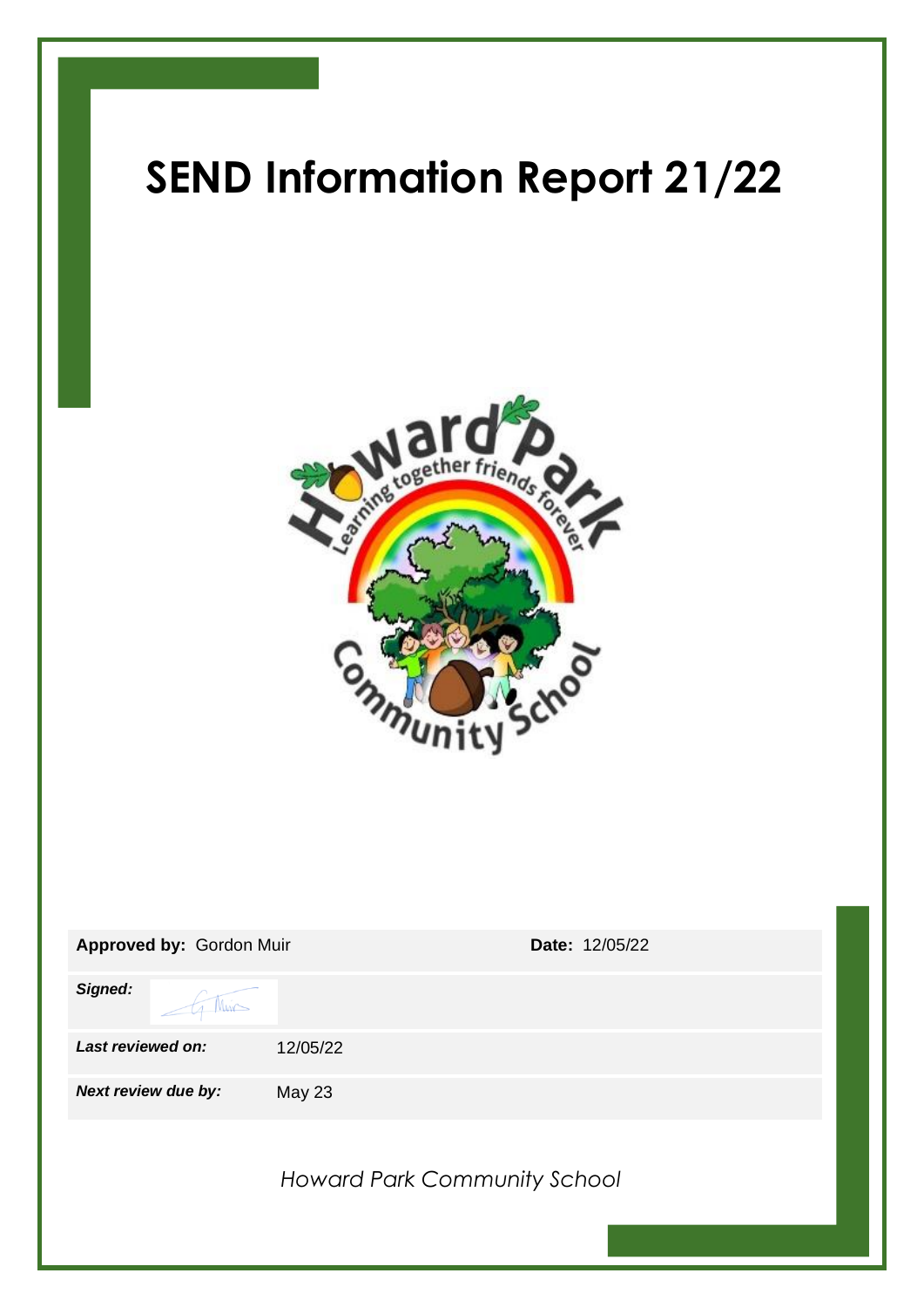# **Contents**

| <b>Table of Contents</b>                                                             |  |  |
|--------------------------------------------------------------------------------------|--|--|
|                                                                                      |  |  |
|                                                                                      |  |  |
|                                                                                      |  |  |
|                                                                                      |  |  |
|                                                                                      |  |  |
|                                                                                      |  |  |
| Arrangements For Supporting Pupils Moving To School And Onto A New Setting3          |  |  |
|                                                                                      |  |  |
| How Adaptations Are Made To The Curriculum And Environment For Pupils With SEN 4     |  |  |
|                                                                                      |  |  |
| How Specialist Expertise and Training Is Secured To Support Pupils With SEN 5        |  |  |
|                                                                                      |  |  |
|                                                                                      |  |  |
|                                                                                      |  |  |
|                                                                                      |  |  |
| Arrangements For Handling Complaints From Parents Of Children With SEN Regrading The |  |  |
|                                                                                      |  |  |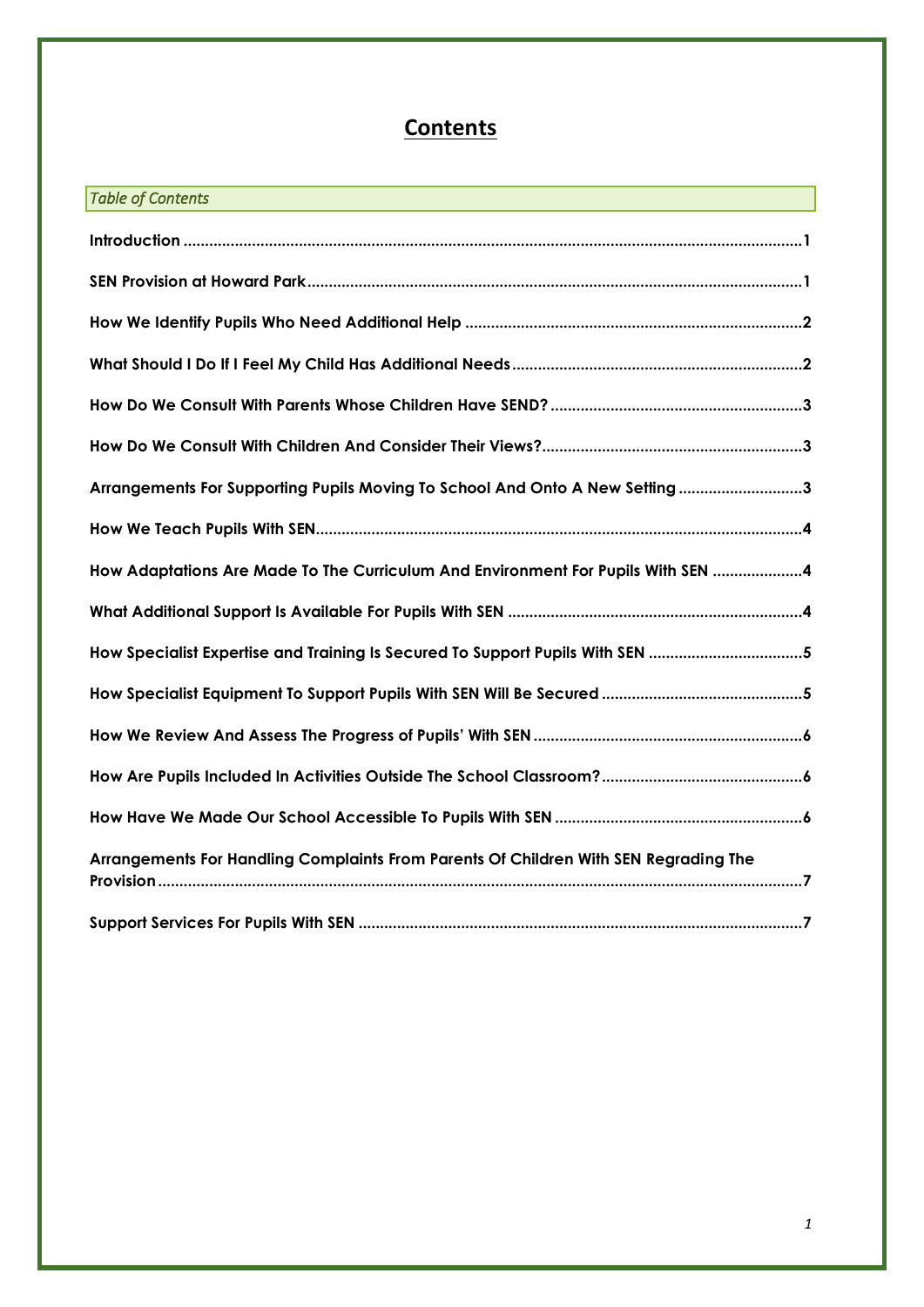# **SEND Information Report 2021/2022**

# <span id="page-2-0"></span>**Introduction**

At Howard Park Community School, we strive to enable all pupils to achieve their potential and believe that at the heart of our school is '*the child first and always.*' We hope that the information below helps to answer any queries you may have but do not hesitate to contact our school if you have any further questions.

| Type of School                       | <b>Primary Community School</b> |
|--------------------------------------|---------------------------------|
| Headteacher                          | Mr Jonathan Pickles             |
| SENCO                                | Mrs Sarah McPherson             |
| Governor with responsibility for SEN | Mr Kevin Huby                   |
| Contact                              | office@howardpark.co.uk         |
|                                      | 01274864972                     |
| Local Offer Webpage Link             | <b>Kirklees Local Offer</b>     |
| Funding                              | <b>Kirklees LA</b>              |

Students with SEN are allocated a school place in two distinct and separate ways:

- Those pupils with an EHCP have a sperate admissions process overseen by the Kirklees SEN team
- Those pupils who have SEN but do not have an EHCP are admitted via the normal school's criteria.

Detailed information and guidance of **how to apply** for a place at Howard Park both if your child has an EHCP, or if they have SEN but does not have an EHC can be found on the school's website.

# <span id="page-2-1"></span>**SEN Provision at Howard Park**

Our school is an inclusive school where every child matters; we aim to address children's needs and support their development in the most appropriate way possible and celebrate effort as much as achievement. Our school's SEND policy document is available on this website, detailing our philosophy in relation to SEND. Additional and/or different provision is currently being made in school for children with a range of needs, including:

- Cognition and Learning e.g. Moderate learning difficulties; Specific learning difficulties - dyslexia, developmental co-ordination disorder (dyspraxia).
- Sensory, Medical and Physical e.g. hearing impairment, sensory processing difficulties, epilepsy.
- Communication and Interaction e.g. autistic spectrum conditions, speech and language difficulties.
- Social, Emotional and Mental Health e.g. attention deficit hyperactivity disorder.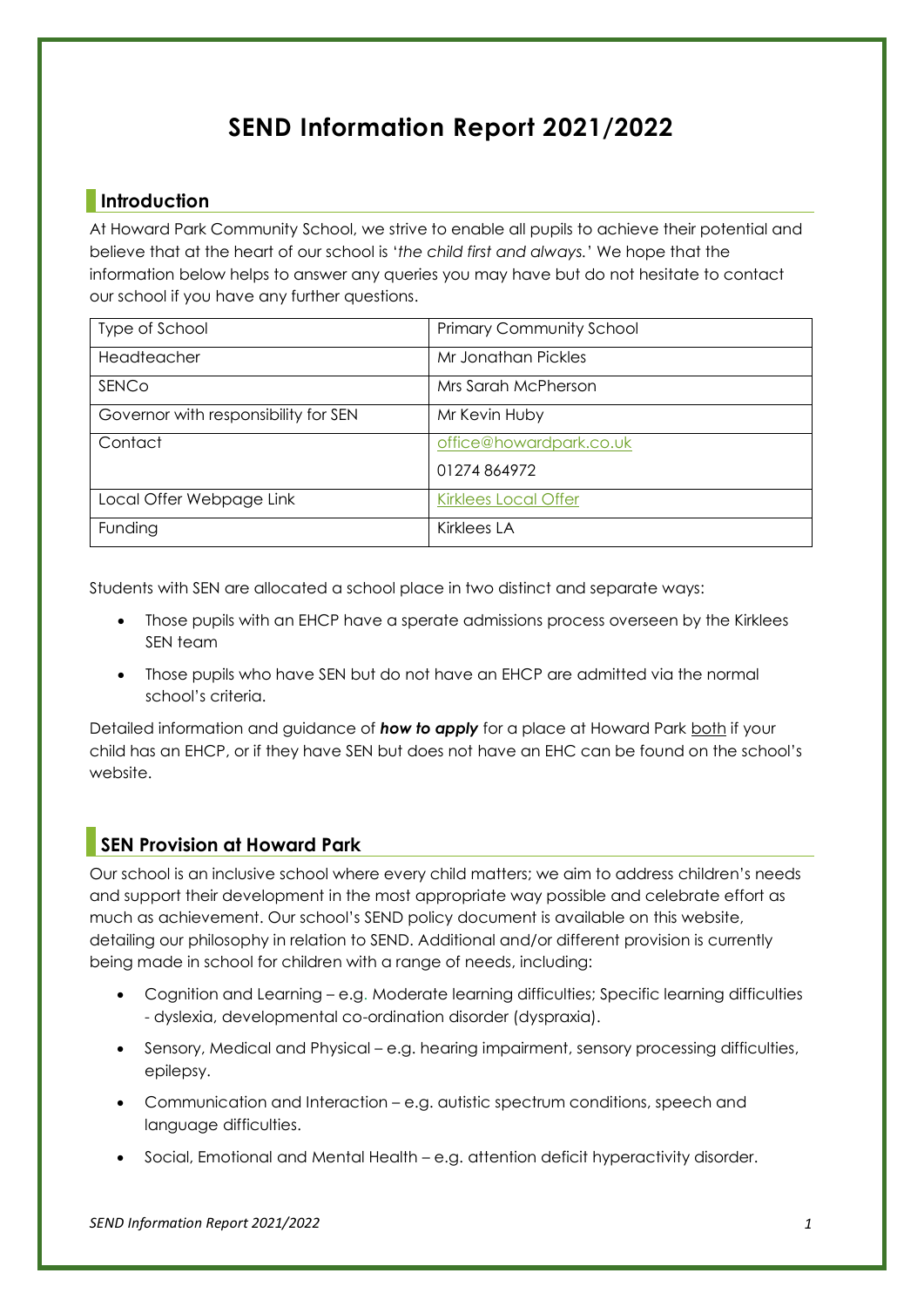There is no specialist provision at Howard Park, however, we do consult with specialist provision where required.

## <span id="page-3-0"></span>**How We Identify Pupils Who Need Additional Help**

Every half term the progress and attainment of all pupils is reviewed by the Senior Leadership Team in line with our assessment policy. You will be informed about your child's general progress and targets termly, and twice yearly through Parent's Evenings and their annual report.

We will know if pupils need additional help if:

- concerns are raised by parents/carers, teachers or the child;
- limited progress is being made;
- there is a change in the pupil's behaviour, progress or emotional wellbeing.

# <span id="page-3-1"></span>**What Should I Do If I Feel My Child Has Additional Needs**

At Howard Park we have an open-door policy and are always here for a chat. We have a highly experienced team of staff who may be involved in supporting your child at Howard Park.

Your first point of contact is your child's **Class teacher**, who is responsible for:

- Monitoring and reporting on the progress which your child is making and identifying, planning for and giving any additional help your child may need. This could be in the form of an intervention group activity; targeted work; additional classroom support or precision teaching. They will inform the SENDco and parents about any additional support and this will be monitored carefully using the school's pathway and procedures for identifying and addressing any additional needs and support implemented.
- Writing 'Individual Plans' (Pupil Passport) if appropriate. These will be shared with parents/carers each term and reviewed, before future targets are set.
- Ensuring that the school's SEND Policy is followed in their classroom and for all the pupils they teach with any SEND.

The **SENDco** who is responsible for:

- Coordinating all additional support for pupils with special educational needs or disabilities (SEND) and developing the school's SEND Policy to ensure all pupils receive get a consistent, high quality response to meeting their needs in school.
- Ensuring that parents/carers are involved in supporting their child's learning at home; kept informed about the support their child is receiving and involved in reviewing their child's progress made towards targets
- Liaising with professionals who may be coming into school to help support the child e.g. Speech and Language Therapy, Educational Psychology etc.
- Updating the school's SEND register (a system for ensuring all the SEND needs of pupils in this school are known) and making sure that there are records of your child's progress and needs.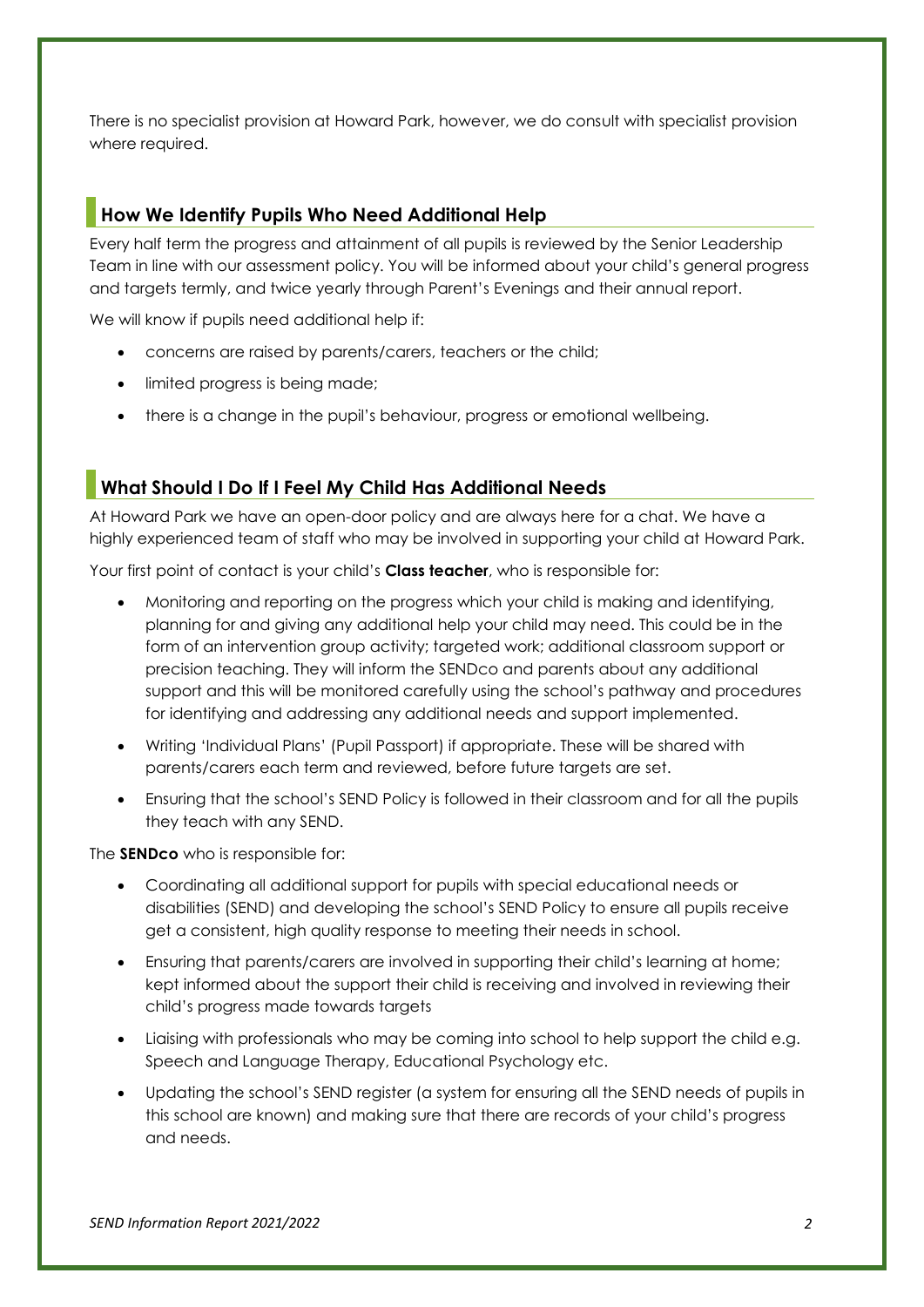- Monitoring, tracking and analysing the progress of all SEND pupils including progress made through attendance at intervention groups.
- Providing specialist support for teachers and support staff in the school so that they can help SEND pupils in the school to make the best progress possible.

The **Head Teacher** who is responsible for:

- The day to day management of all aspects of the school; this includes the support for pupils with SEND.
- Working with the SENDCo and class teachers to ensure that your child's needs are met.
- Ensuring that the Governing Body is kept up to date about any issues in the school relating to SEND.

The **SEN Governor** who is responsible for:

• Ensuring that the school has provided the necessary support for any pupil who attends the school with SEND.

#### <span id="page-4-0"></span>**How Do We Consult With Parents Whose Children Have SEND?**

We work closely with parents and carers to ensure that information is shared at all stages of creating and monitoring Pupil Passports, My Support Plans and Education Health Care Plans. We encourage parents to talk as often as possible to their child's class teacher to discuss any concerns or successes. Furthermore, the SENDco is available to meet to discuss any worries or concerns, an appointment to do this can be made via the child's class teacher or through the school office. Any reports/advice from outside agencies will be shared via the professionals themselves, or if verbal feedback was given to the school, this will be shared with parents/carers via the class teacher or SENDCo as appropriate.

#### <span id="page-4-1"></span>**How Do We Consult With Children And Consider Their Views?**

We think it is important that children are at the heart of their learning journey. Children's pupil voice is always listened to and recorded three times across the year. This is then reflected in their Pupil Passports, My Support Plans or Education, Health and Care plans.

#### <span id="page-4-2"></span>**Arrangements For Supporting Pupils Moving To School And Onto A New Setting**

When a child with SEND is joining our school, concerns about particular needs will be brought to the attention of the SENDCo. Where necessary, the SENDCo will arrange a further meeting with parents, previous setting, other health professionals etc. Class teachers will receive information from the previous setting, where appropriate; if required the SENDCo will contact the previous setting to discuss individual pupil's needs.

When a child identified with SEND is due to transfer to another setting, the SENDCo works with parents and teachers to ensure a smooth transition. Appropriate information is shared. If additional visits to the new setting are required these are arranged before the child moves schools.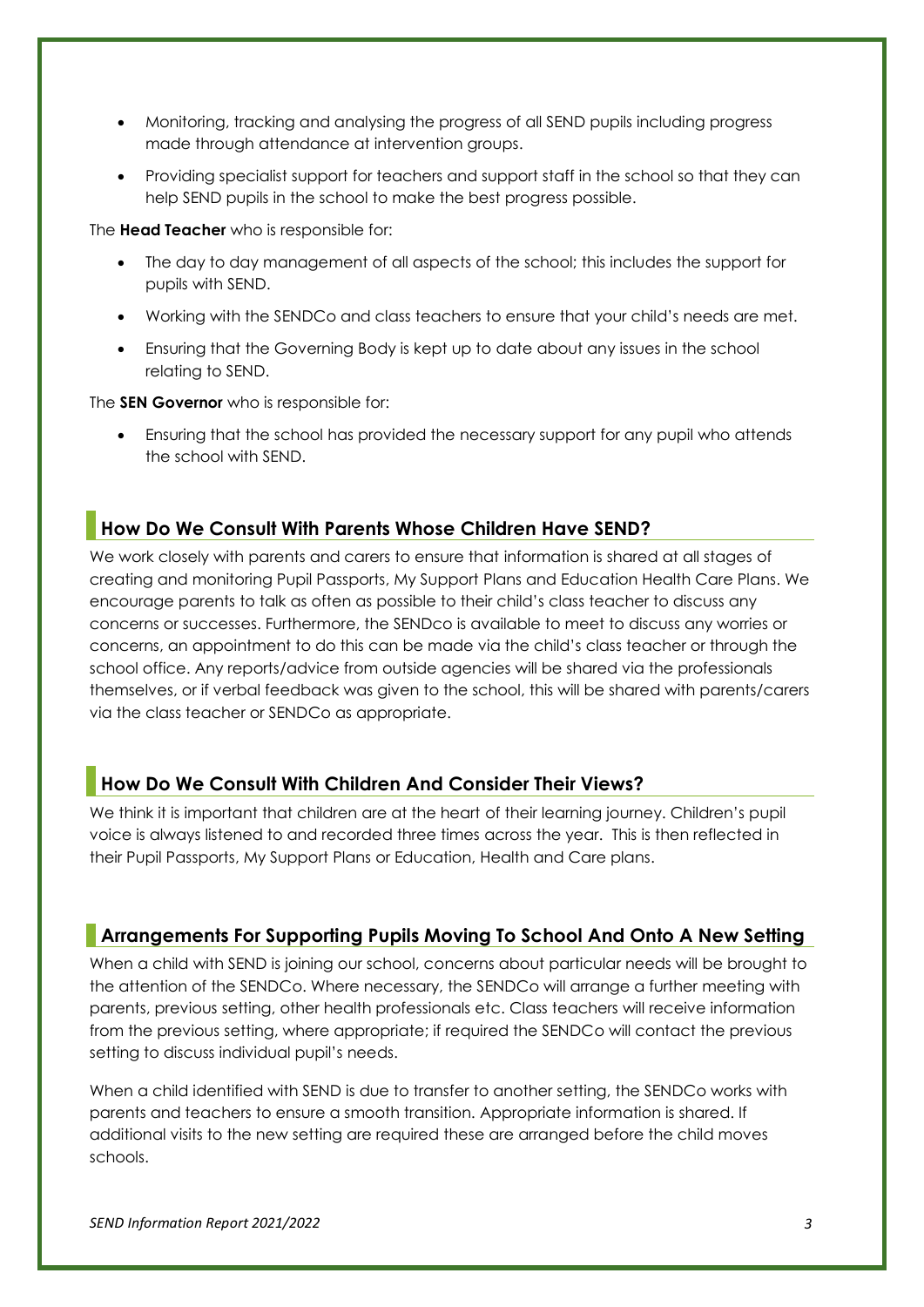#### <span id="page-5-0"></span>**How We Teach Pupils With SEN**

All children receive high quality whole class teaching, where work is differentiated to meet their individual needs. This is called 'Wave One Provision'.

Some children will require some additional support and this is usually in the form of targeted small group work led by the class teacher or a member of support staff. This is called Wave Two Provision.

If in class interventions have not improved a child's level of progress, then targeted support will be set up. Targets are given to the child and these are worked on in a small group or 1:1. Targets are written up on a Pupil Passport. These are shared with parents and the child. These are then reviewed at least every term or sooner if required. At this stage a child will be part of whole school intervention programmes organised by the school SENDCo and SLT. If the Pupil Passport targets are not helping the child to make progress, then additional help may be required. At this stage a My Support Plan may need to be completed with the child, parents and school SENDCo. A My Support Plan looks in more detail at the child's difficulties and sets more detailed targets. It might also involve additional support from outside agencies such as Speech and Language Therapy, Occupational Therapy, Physiotherapy and Outreach support from educational services e.g. Educational Psychology or Complex Communication and Interaction Team by the local authority with advice and approaches fully incorporated into the child's Passport or My Support Plan.

Where a child is evidencing that they have complex needs, an Education Health Care Plan may be requested. This would be arise following conversations between class teachers, SENCo and parents. All evidence is gathered and provided in written form and sent to the SEN Assessment and Commissioning Team within the local authority. A panel then decides whether or not additional funding is required to support the child in the school. At times a child's Special Educational need may be complex and require advice from outside agencies and professionals. If this is required, parents/carers would be informed and consent requested.

#### <span id="page-5-1"></span>**How Adaptations Are Made To The Curriculum And Environment For Pupils With SEN**

Within the classroom, all work is tailored to the individual child's needs by the class teacher to best enable them to access the curriculum. ETAs may be allocated to work 1:1 with a child or small group to target more specific needs. If a child has been identified as requiring additional support to meet their needs this will be monitored closely using the school's pathway to identifying SEN concerns prior to moving towards receiving additional support via the school's SEN register at School Support. Targets will be set according to the area of need and these will be monitored by staff and the SENDCO. Action plans will be discussed with parents/carers and a copy given to them. If appropriate, specialist equipment may be given to the pupil e.g. writing slope, pen/pencil grips or easy to use scissors etc and the impact of their use on pupil's access to learning will be monitored.

# <span id="page-5-2"></span>**What Additional Support Is Available For Pupils With SEN**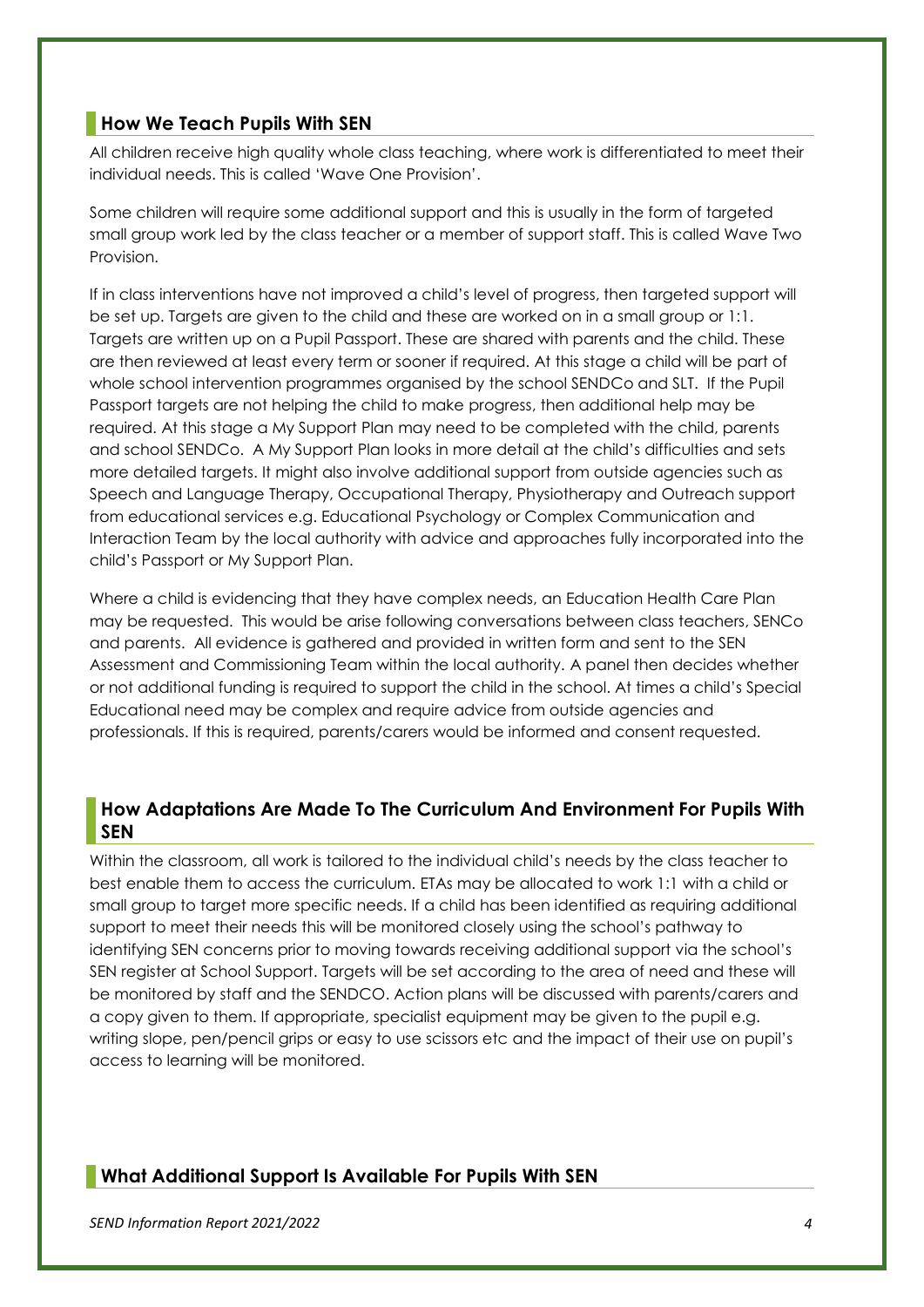Pupils are well supported by:

- School policies
- Programmes to support social emotional and mental health such as anger management, self-esteem building etc Whole class teaching of PSHE/ mental health activities
- A whole school nurturing approach towards children looking after each other.
- Targeted support for individual pupils (bereavement, family issues, friendship/peer group issues) through the use of; pastoral team, support staff, teachers and senior leaders.
- Positive, trusting relationships built with at least one adult in school. Our nurture lead helps to deal with any social and emotional issues that children may have. Staff attend relevant training and seek advice from any relevant professionals.
- If a child's Social and Emotional needs are complex and need further support, then this is requested from external agencies.

# <span id="page-6-0"></span>**How Specialist Expertise and Training Is Secured To Support Pupils With SEN**

We regularly invest time and money in training our staff to improve Wave 1 provision for all students, to develop enhanced skills and knowledge to deliver Wave 2 (short term support interventions) and Wave 3 (individualised support and interventions). Different members of staff have received training related to Special Education Needs and Disabilities. This may include:

- Cognition and learning (specific learning difficulties)
- Communication and interaction (e.g. speech and language difficulties, autism spectrum)
- Physical, sensory needs (e.g. coordination needs)
- Social, emotional and health

Mrs McPherson attends the SENDCo network and is part of the local additional needs partnership where expertise is shared. When needed advice is sought from external services such as – Occupational Therapy, Speech Therapy, ASD, Team Teach, Educational Psychology Team and CAMHS.

# <span id="page-6-1"></span>**How Specialist Equipment To Support Pupils With SEN Will Be Secured**

Support Services will be contacted upon identification of an individual child's need, for example:

- Speech and language therapy
- Sensory impairment service (Visual impairment, hearing impairment)
- CAMHS and Northorpe Hall
- Engage Academy
- Outreach Services including Complex Communication and Interaction Team, Early Years SEND services, Physical Impairment, Mobility and Access Officer etc.

*SEND Information Report 2021/2022 5*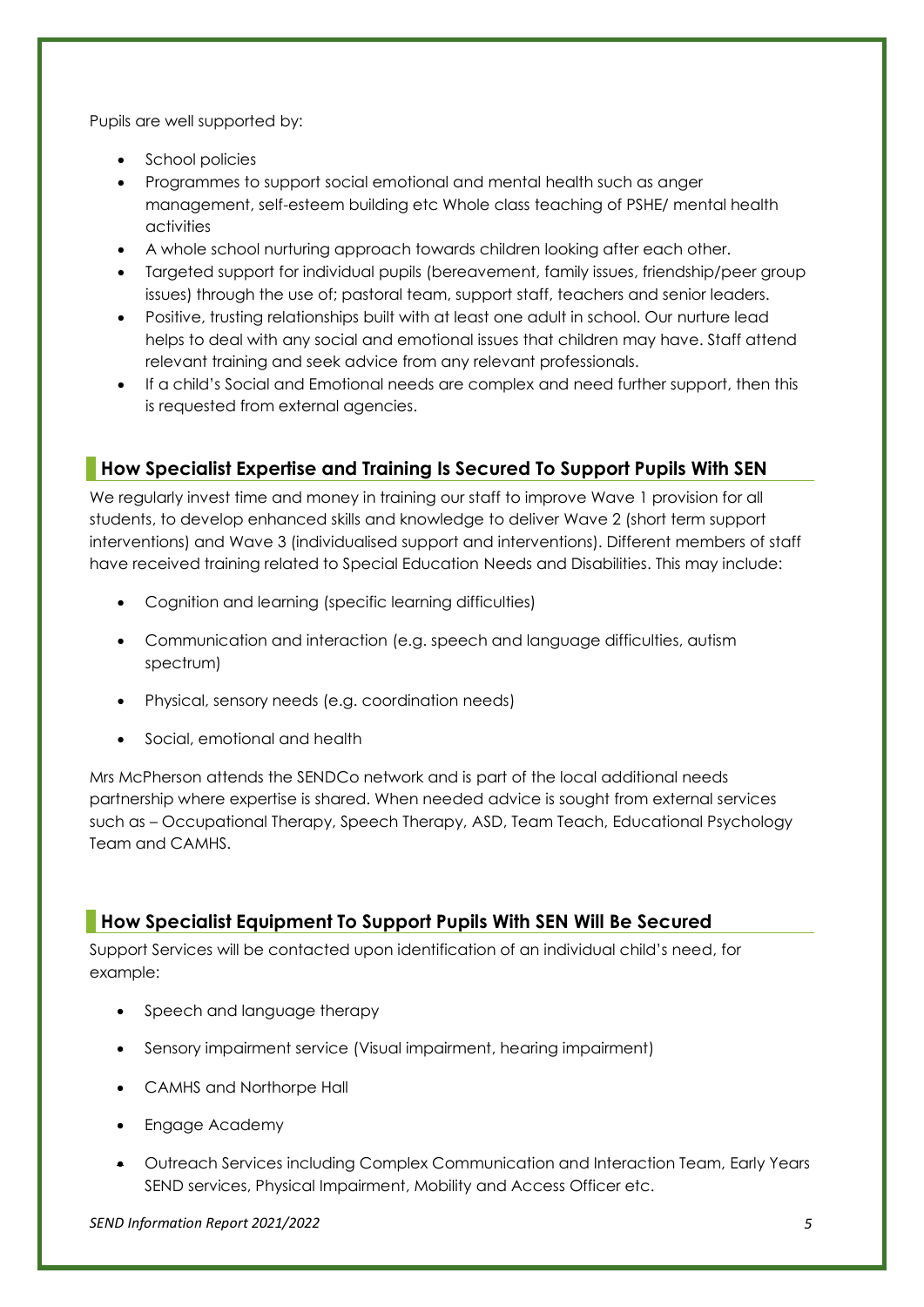- School Nursing service
- Educational Psychology service
- Parent partnership
- Family Support Service

# <span id="page-7-0"></span>**How We Review And Assess The Progress of Pupils' With SEN**

Pupil progress meetings take place at least termly and adaptations to provision are made in light of these findings.

Pupil Passports are reviewed termly with class teachers and parents. During this review targets are discussed linked to the progress made and new targets set. My Support Plans (with detailed SEN targets on) are reviewed at least termly with class teachers, parents and the SENDCo. Education Health Care plans are also reviewed termly and an annual review (or bi-annual review where a child is under the age of five) is held where all professionals involved in the child's plan are invited to attend.

Parent's Evenings are held three times a year. Written reports are also sent to parents in the Summer term.

# <span id="page-7-1"></span>**How Are Pupils Included In Activities Outside The School Classroom?**

Activities and school trips are available to all pupils. Risk assessments are carried out and procedures are put in place to enable all children to participate. The school is fully compliant with DDA requirements.

# <span id="page-7-2"></span>**How Have We Made Our School Accessible To Pupils With SEN**

Howard Park Community School is an inclusive setting that welcomes all children regardless of their abilities.

- We have an Accessibility Plan in place and where feasible and reasonable adjustments are made to improve the accessibility of our environment to meet individual needs. Our policy and practice adheres to The Equality Act 2010.
- The school is wheelchair accessible to children and adults through all entry school doors.
- Access from the higher school floor to the lower floor is wheelchair accessible via a lift.
- There two accessible toilets in the downstairs corridor which can be used by adults or children. There is on accessible toilet in the upstairs corridor.
- Visual support for learning is used, such as visual timetables to support learners when needed.
- The front desk has a wheel-chair height section and is DDA compliant.